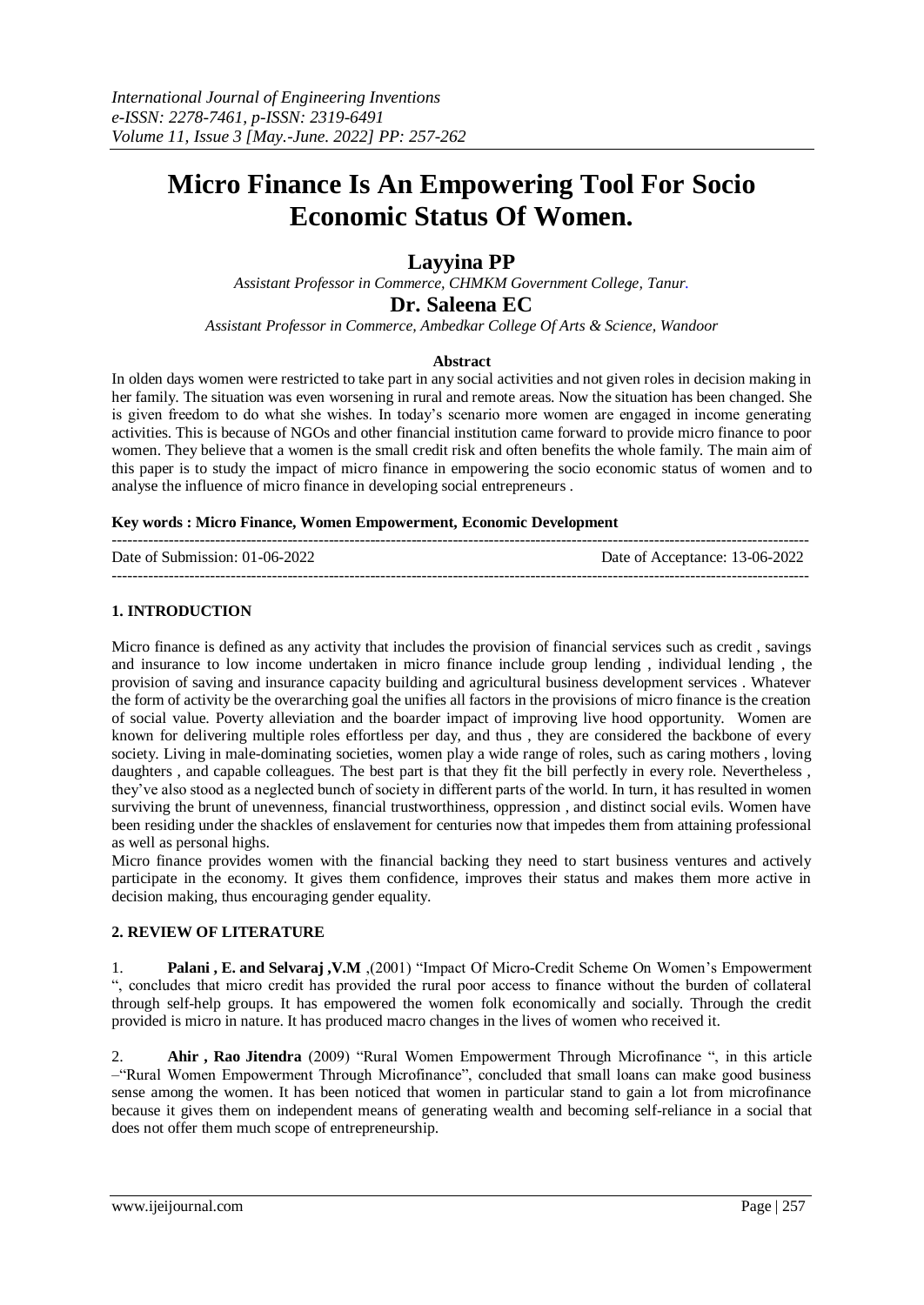3. **Sundarapandian , M** (2006) "Micro-Finance For Rural Enterprises", issues and strategies" in this paper , analyzed growth of self help groups and the role of micro finance in developing the rural entrepreneurship and be further suggested the through these is a positive growth rate of self help groups in states but in terms of self help groups , there is a wide variation among state linkages of banks with self help groups is found impossible for this variation.

4. **Thirunarayanasamy. M, and S. Thirumaran** (2007) role of NGOs in micro financing. In souvenir on national conference on sustainable rural development through micro credit , observed that NGOs are promoting groups that can generate a sound base for their members and encourage financial institutions to develop confidence in establishing a lending relationship with the groups.

5. **Ritu ,J.R,Kushawaha, K. and Srivastava, A.K.,**(2003) "socio-economic- impact of through Self Help Groups", in the study "social-economic impact through self help group", examine the functioning of self help group , twenty five women from self help group were selected as sample for the study. Ten women member from each self help groups and ten non members from the same village were selected as respondents, to study the impact of the self help groups on their socio-economic status. The results show that there is relationship between the self help groups and the socio-economic status of women.

# **3. OBJECTIVES OF THE STUDY**

- 1) To study the impact of micro finance in empowering the socio economic status of women.
- 2) To study the influence of micro finance in developing social entrepreneurs .
- 3) To make suggestions and recommendation based on finding of the study.

Microfinance in India is largely unregulated. There is no single legal form prescribed for the business and there are no stiff entry norms, thereby making the industry highly unregulated and fragmented with multiple hues of operation.

Lending Model of MFI (Micro Finance Institutions) institutions in India usually follow two prominent lending models – SHG model and JLG model. SHG stands for Self Help Groups and JLG indicates Joint Liability Groups.

**Self Help Group (SHG)** : A SHG is a group of about 10 to 20 people, usually women, from a similar class and region, who come together to form savings and credit organization. (Reddy and Manak, 2005) According to the Reserve bank of India, "A Self Help Group (SHG) is a registered or unregistered group of micro entrepreneur having homogenous social and economic background voluntarily, coming together to save small amounts regularly, to mutually agree to contribute to a common fund and to meet their emergency needs on mutual help basis. The group members use collective wisdom and pressure to ensure proper induce of credit and timely repayment thereof. In fact, peer pressure has been recognized as an effective substitute for collateral. "Self Help Groups are usually formed by women in a locality to pool their savings. Self Help Groups are essentially thrift based and these women contribute small sums of money to make a corpus. The group lends out of this corpus to any member of the group and charges interest from the borrowing member. The group distributes the surplus among its members periodically.

When such Self Help Groups are linked to banks , it becomes a Banks – Self Help Group linkage. The corpus of the SHG becomes the basis for the bank to lend to the SHG. The process of development will be in completed without the active association of women folk and the economic status of women is an effective indicator of the stage of development of any society. Women represent a unique resource and expertise available for the construction of new formation, new approaches to human productivity and welfare. The government is also emphasizing the need for development of women and their involvement in development activities, particularly in the rural development. Rural women in India required more attention than their urban counter – parts in the process of development. The highest rate of illiteracy and low economic status of rural women thus stress the need for a great attention to their economic empowerment. Women empowerment, or autonomy, is a multifaceted concept.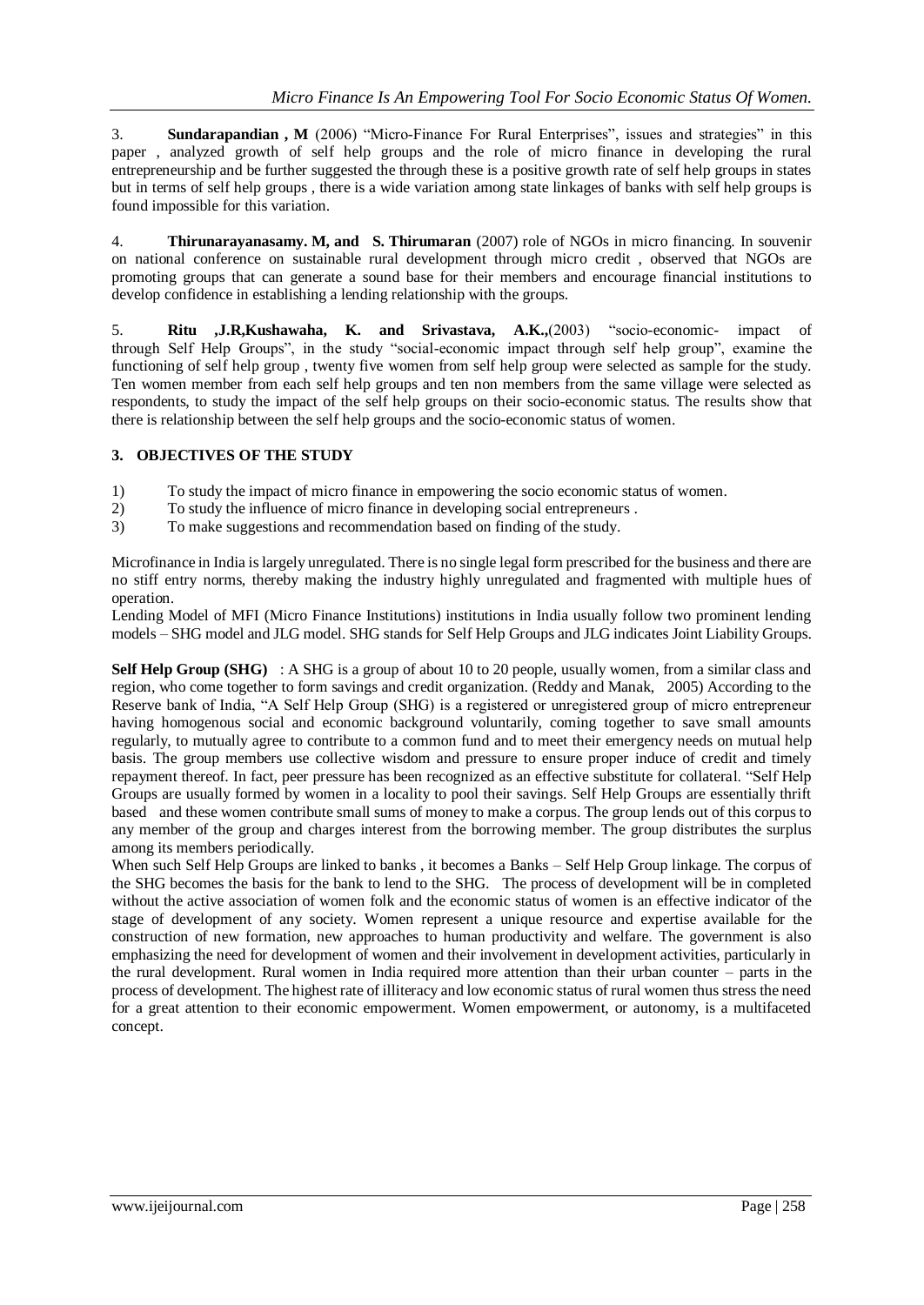#### **4 . ANALYSIS AND INTERPRETATION**

A structured and pre-tested questionnaire was used for collectonof primary data among people in kudumbashree. **Table 1: Change in family and social relationship after joining MFI**

| <b>Factors</b>                                                     | <b>Improved</b><br>greatly | <b>Improved</b><br>slightly | <b>Remain</b><br>constant | <b>Slightly</b><br><b>bad</b> | <b>Nil</b> | <b>Mean</b> | <b>Rank</b> |
|--------------------------------------------------------------------|----------------------------|-----------------------------|---------------------------|-------------------------------|------------|-------------|-------------|
| Respect from husband                                               | 41                         |                             |                           |                               |            | 4.43        |             |
| Respect from children                                              | 18                         | 28                          |                           | $\theta$                      |            | 3.8         |             |
| Participation in community<br>activities                           | 28                         | 16                          | 12                        | $\Omega$                      |            | 4.06        |             |
| Consideration of your views for<br>household decision              | 17                         | 30                          | 6                         |                               |            | 3.86        |             |
| Consideration of your views for<br>children education and marriage | 29                         | 18                          |                           | $\Omega$                      |            |             |             |

**Source:- primary data.**





In the above table showing changes in family and social relationship after joining MFI , Respect from husband , has been greatly improved in 41 cases, improved slightly in 9 cases, has been nil in 6 cases, has been remain constant in 3 cases, and worsened in only 1 .

Respect from children has been improved slightly in 28 cases, improved greatly 18 cases, remain constant 8 cases and nil 6 cases.

Participation in community activities, has been improved greatly 28 cases, improved slightly in 16 cases, remain constant in 12 cases and nil in 4 cases.

Consideration of their views for household decisions has been improved slightly 30 cases, improved greatly 17 cases, remain constant in 6 cases, nil in 5 cases, slightly bad in 2 cases.

Consideration of their views of children education and marriage has been improved greatly in 29 cases, improved slightly in 18 cases, nil in 8 cases, and remain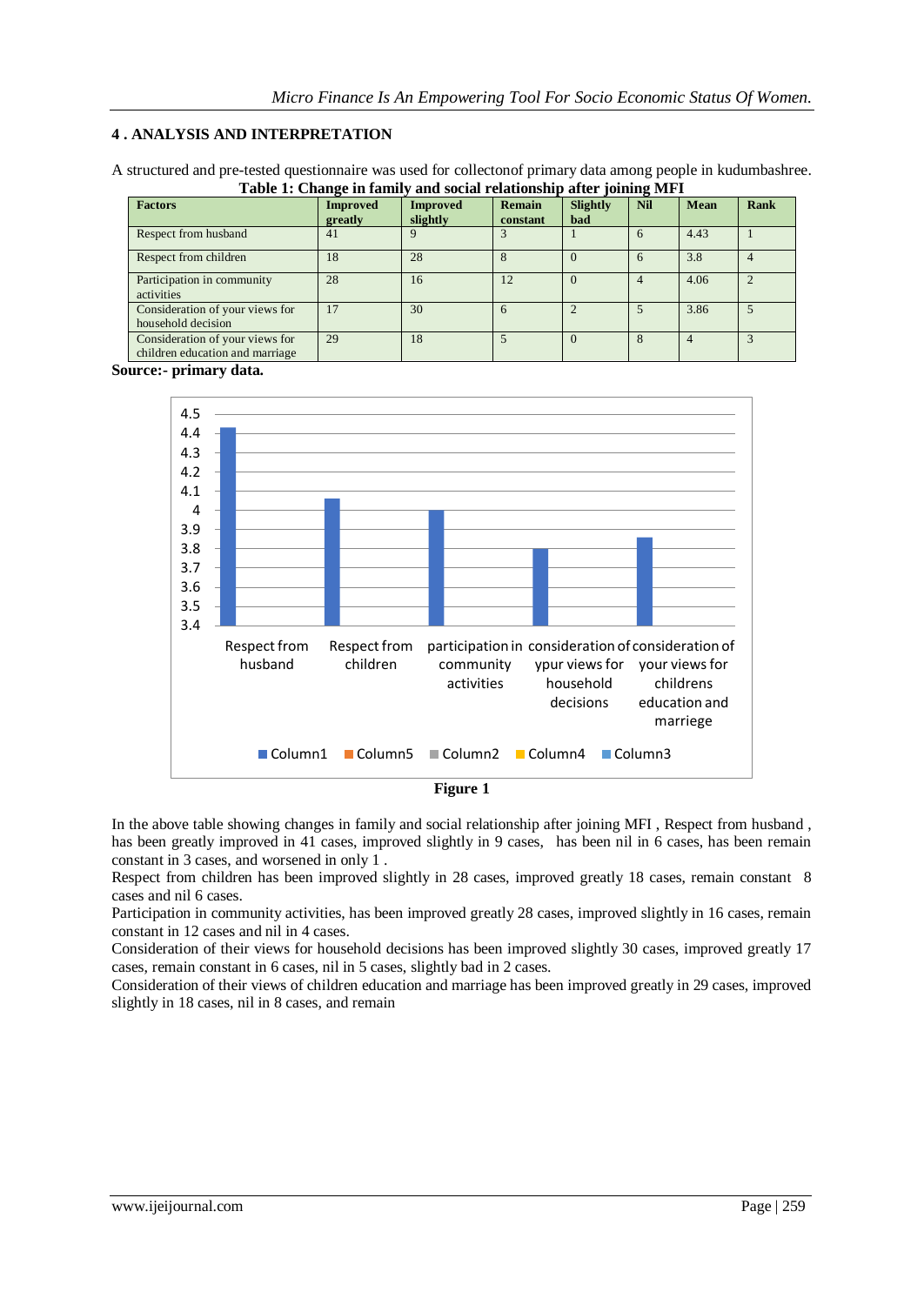|  | Micro Finance Is An Empowering Tool For Socio Economic Status Of Women. |  |  |  |
|--|-------------------------------------------------------------------------|--|--|--|
|  |                                                                         |  |  |  |

| <b>Table 2: Economic Empowerment</b>          |                            |                             |                           |                        |                |             |      |
|-----------------------------------------------|----------------------------|-----------------------------|---------------------------|------------------------|----------------|-------------|------|
| <b>Factors</b>                                | <b>Improved</b><br>greatly | <b>Improved</b><br>slightly | <b>Remain</b><br>constant | <b>Slightly</b><br>bad | <b>Nil</b>     | <b>Mean</b> | Rank |
| Increase the income of the family             | 32                         | 19                          | <sub>b</sub>              |                        |                | 4.3         |      |
| Enhance savings in the family                 | 22                         | 29                          | <sub>b</sub>              |                        |                | 4.1         |      |
| Reduce dependency on private<br>money lenders | 26                         | 18                          | 10                        |                        | $\overline{4}$ | 4           |      |
| Reduce poverty in the family                  | 18                         | 27                          |                           |                        | 6              | 3.81        |      |

 **Source:- primary data.**



In the above table showing the economic empowerment of the respondents , increase the income of the family, has been improved greatly in 32 cases, improved slightly in 19 cases, remain constant 6 cases, nil in 2 cases, and slightly bad 1 cases.

Enhances savings in the family, improved slightly in 29 cases, improved greatly in 22 cases, remain constant in 6 cases, nil 3 cases.

Helps to deal the financial crisis of the family, improved greatly 24 cases, improved slightly 24 cases, remain constant in 8 cases, nil in 3 cases, and slightly bad in 1 cases.

Reduces dependency on private money lenders, improved greatly in 26 cases, improved slightly in 18 cases, remain constant in 10 cases, nil in 4 cases, and slightly bad in 2 cases.

Reduces poverty in the family, improved slightly in 27 cases, improved greatly in 18 cases, remain constant in 7 cases, nil in 6 cases, and slightly bad in 2 cases.

| Tubic 9 . Docial Empowerment                                                                           |                            |                             |                    |                     |            |                |                |
|--------------------------------------------------------------------------------------------------------|----------------------------|-----------------------------|--------------------|---------------------|------------|----------------|----------------|
| <b>Factors</b>                                                                                         | <b>Improved</b><br>greatly | <b>Improved</b><br>slightly | Remain<br>constant | <b>Slightly bad</b> | <b>Nil</b> | <b>Mean</b>    | Rank           |
| Women move independently<br>to other places without the<br>support of male member of<br>the family     | 33                         | 20                          |                    | $\Omega$            | 4          | 4.3            |                |
| Women are able to express<br>their views freely in the<br>family and in the family and<br>in the group | 18                         | 31                          | 6                  | $\overline{2}$      | 3          | 3.9            | 3              |
| Women are able to discuss<br>freely with bankers/govt<br>officers/NGOs and other                       | 21                         | 28                          | 5                  | $\mathfrak{D}$      | 4          | $\overline{4}$ | $\overline{2}$ |
|                                                                                                        | 17                         | 27                          | $\mathbf Q$        | $\Omega$            |            | 3.7            | $\overline{4}$ |

|  |  |  | <b>Table 3 : Social Empowerment</b> |
|--|--|--|-------------------------------------|
|--|--|--|-------------------------------------|

#### **Source:- primary data.**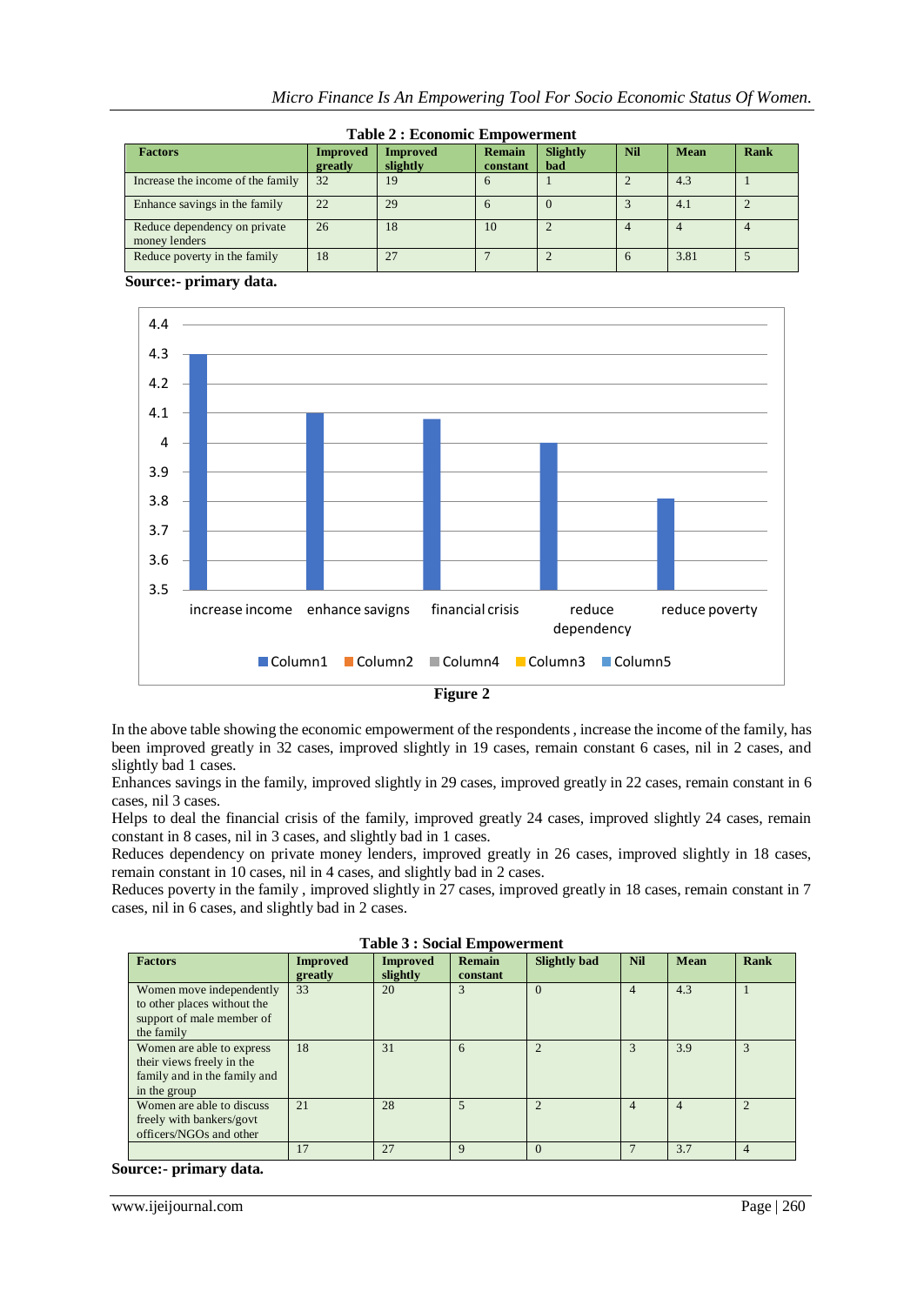

In the above table showing the social empowerment in the respondents, women move independently to other places, improved greatly in 33 cases, improved slightly in 20 cases, nil in 4 cases, and remain constant in 3 cases. Women are able to express their views, improved slightly in 31 cases, proved greatly in 18 cases, remain constant in 6 cases, nil in 3 cases, and slightly bad in 2 cases.

Women are able to discuss freely, improved slightly in 28 cases, improved greatly in 21 cases, remain constant in 5 cases, nil in 4 cases, and slightly bad in 2 cases.

Women to achieve better social status, improved slightly in27 cases, improved greatly in 17 cases, remain constant in 9 cases, and nil in 7 cases.

# **5. Findings**

The survey was conducted to find out the impact of Microfinance in Empowering Rural Women. On the overall basis it is found out that microfinance is playing a considerable role in empowering the rural women.

About 95% of women's are married, only 5% of women's are unmarried.

 $\triangleright$  Most of the women depends on the Micro Financing Institutions (MFI) for credit and allied activities.

 $\triangleright$  The study reflect the most of the women opt micro finance because of the high interest rates at bank and money lenders ….etc.

The installment period of the loans are on monthly basis.

 $\triangleright$  The survey shows that there is a drastic change for women with respect of her family and the social relationship.

 Study shows that the participation in MFI's have helped women to improve her reading, writing, communication, managing….etc.

#### **6. Suggestions**

 $\triangleright$  Finance is the first major problem for women entrepreneurs. Hence the MFI should provide interest free loan to encourage women entrepreneurs.

- $\triangleright$  To attract more women entrepreneurs, the subsidy and other financial assistance should be increased.
- $\triangleright$  Government should provide infrastructure facilities to the women entrepreneurs for doing work site.
- Government should provide various promotional schemes to the women entrepreneur.
- $\triangleright$  Government should provide more opportunities to the women for their self development.

#### **7. Conclusion**

An entrepreneur is one who plays significant role in the economic development of a country. An entrepreneur can be reorganized as a persons who has and was the initiative, skill and motivation to set up a business or an